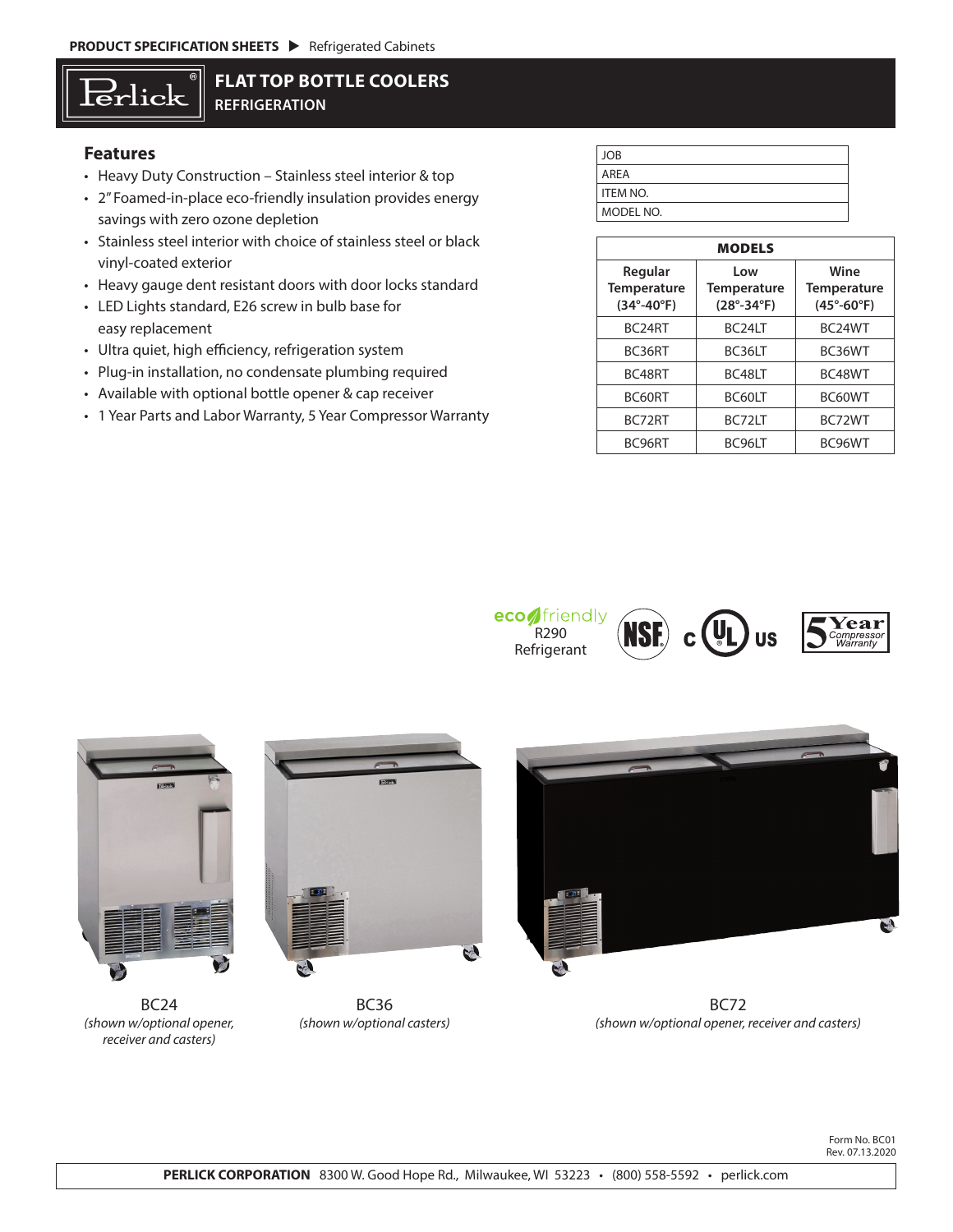

**FLAT TOP BOTTLE COOLERS REFRIGERATION**

| <b>MODEL NUMBERS</b>                           |                                                                                               | <b>BC24</b>                                                                                                                                                                                                                                                                                                                     | <b>BC36</b>  | <b>BC48</b>  | <b>BC60</b>  | <b>BC72</b>  | <b>BC96</b>  |  |  |
|------------------------------------------------|-----------------------------------------------------------------------------------------------|---------------------------------------------------------------------------------------------------------------------------------------------------------------------------------------------------------------------------------------------------------------------------------------------------------------------------------|--------------|--------------|--------------|--------------|--------------|--|--|
| <b>EXTERIOR CABINET</b><br><b>DIMENSIONS</b>   | Length - in. (mm)                                                                             | 24 (610)                                                                                                                                                                                                                                                                                                                        | 36 (914)     | 48 (1219)    | 60 (1524)    | 72 (1829)    | 96 (2436)    |  |  |
|                                                | Depth - in. (mm)                                                                              | 24 (610)                                                                                                                                                                                                                                                                                                                        | 24 (610)     | 24 (610)     | 24 (610)     | 24 (610)     | 24 (610)     |  |  |
|                                                | Height - in. (mm)                                                                             | 34-1/8 (866)                                                                                                                                                                                                                                                                                                                    | 34-1/8 (866) | 34-1/8 (866) | 34-1/8 (866) | 34-1/8 (866) | 34-1/8 (866) |  |  |
| <b>INERNAL NET VOLUME - cubic ft. (liters)</b> |                                                                                               | 4.2(118)                                                                                                                                                                                                                                                                                                                        | 8.6 (242)    | 12.5(353)    | 16.3(462)    | 20.3 (575)   | 28.3 (800)   |  |  |
| <b>CASE CAPACITY (12 bottles)</b>              |                                                                                               | 5.5                                                                                                                                                                                                                                                                                                                             | 9.8          | 17.2         | 21.0         | 28.3         | 41.0         |  |  |
| <b>CASE CAPACITY (12 cans)</b>                 |                                                                                               | $\overline{7}$                                                                                                                                                                                                                                                                                                                  | 16           | 25           | 30           | 36           | 58           |  |  |
| <b>SHIPPING WEIGHT Lbs. (kg.)</b>              |                                                                                               | 190 (86)                                                                                                                                                                                                                                                                                                                        | 245 (111)    | 300 (136)    | 353 (160)    | 405 (184)    | 515 (235)    |  |  |
| <b>CABINET CONSTRUCTION (INTERIOR)</b>         |                                                                                               | All models have stainless steel walls and floor.                                                                                                                                                                                                                                                                                |              |              |              |              |              |  |  |
| <b>CABINET CONSTRUCTION (EXTERIOR)</b>         |                                                                                               | Choice of black, stainless steel and all stainless.<br>Black Option: Front and ends are black vinyl coated steel, back and bottom are galvanized.<br>Stainless Steel Option: Front and ends are stainless steel, back and bottom are galvanized.<br>All Stainless Option: Front, ends, back and bottom are all stainless steel. |              |              |              |              |              |  |  |
| <b>DOORS AND HARDWARE</b>                      | Sliding style open with standard locks. Stainless steel top and bottom panss. Die cast handle |                                                                                                                                                                                                                                                                                                                                 |              |              |              |              |              |  |  |
| <b>PLUMBING</b>                                | No drain required. Condensate evaporates automatically.                                       |                                                                                                                                                                                                                                                                                                                                 |              |              |              |              |              |  |  |
| <b>INSULATION</b>                              |                                                                                               | 2 inch foamed-in-place, environmentally friendly Ecomate® polyurethane insulation. Blowing agent R-611.                                                                                                                                                                                                                         |              |              |              |              |              |  |  |
| <b>VENTILATION</b>                             |                                                                                               | 2' model is front vented, all other models require 2" clearance from wall on either left end or back of cabinet for<br>proper air flow.                                                                                                                                                                                         |              |              |              |              |              |  |  |
| <b>TEMPERATURE</b><br><b>SPECIFICATIONS</b>    | Default Temperature Setpoint:<br>Standard Temp (RT) Models - °F [°C]                          | 38 [3.3]                                                                                                                                                                                                                                                                                                                        |              |              |              |              |              |  |  |
|                                                | Adjustable Setpoint Range:<br>Standard Temp (RT) Models - °F [°C]                             | $34 - 40$ [1.1 - 4.4]                                                                                                                                                                                                                                                                                                           |              |              |              |              |              |  |  |
|                                                | Default Temperature Setpoint:<br>Low Temp (LT) Models - °F [°C]                               | $30[-1.1]$                                                                                                                                                                                                                                                                                                                      |              |              |              |              |              |  |  |
|                                                | Adjustable Setpoint Range:<br>Low Temp (LT) Models - °F [°C]                                  | $28 - 34$ [-2.2 - 1.1]                                                                                                                                                                                                                                                                                                          |              |              |              |              |              |  |  |
|                                                | Default Temperature Setpoint:<br>Wine Temp (WT) Models - °F [°C]                              | 50 [10.0]                                                                                                                                                                                                                                                                                                                       |              |              |              |              |              |  |  |
|                                                | Adjustable Setpoint Range:<br>Wine Temp (WT) Models - °F [°C]                                 | $45 - 60$ [7.2 - 15.6]                                                                                                                                                                                                                                                                                                          |              |              |              |              |              |  |  |
| <b>ELECTRICAL</b><br><b>SPECIFICATIONS</b>     | Supply                                                                                        | 120 VAC/60 Hz/1 Ph                                                                                                                                                                                                                                                                                                              |              |              |              |              |              |  |  |
|                                                | <b>Running Load Amps</b>                                                                      | 1.9                                                                                                                                                                                                                                                                                                                             | 1.9          | 3.1          | 4.4          | 4.4          | 4.4          |  |  |
|                                                | Power Cord                                                                                    | 6-foot length with NEMA 5-15 plug.                                                                                                                                                                                                                                                                                              |              |              |              |              |              |  |  |
|                                                | Thermostat                                                                                    | NSF Listed electronic control.                                                                                                                                                                                                                                                                                                  |              |              |              |              |              |  |  |
|                                                | Defrost Type                                                                                  | Automatic electric defrost (Low Temp models only).                                                                                                                                                                                                                                                                              |              |              |              |              |              |  |  |
|                                                | <b>Lighting Type</b>                                                                          | LED (136 Lumens, 5500K)                                                                                                                                                                                                                                                                                                         |              |              |              |              |              |  |  |
|                                                | Condensing Unit                                                                               | Hermetic condensing unit pulls out for service and cleaning.                                                                                                                                                                                                                                                                    |              |              |              |              |              |  |  |
| <b>REFRIGERATION</b><br><b>SPECIFICATIONS</b>  | <b>Expansion Device</b>                                                                       | Capillary Tube                                                                                                                                                                                                                                                                                                                  |              |              |              |              |              |  |  |
|                                                | Refrigerant                                                                                   | R290                                                                                                                                                                                                                                                                                                                            |              |              |              |              |              |  |  |
|                                                | Refrigerant Charge (g)                                                                        | 90                                                                                                                                                                                                                                                                                                                              | 110          | 120          | 120          | 120          | 120          |  |  |
|                                                | Compressor H.P.                                                                               | 1/6                                                                                                                                                                                                                                                                                                                             | 1/6          | 1/5          | 1/4          | 1/4          | 1/4          |  |  |
|                                                | <b>Total Heat of Rejection</b><br>At 75°F ambient (BTU/h)                                     | 1420                                                                                                                                                                                                                                                                                                                            | 1420         | 1920         | 2980         | 2980         | 2980         |  |  |
| <b>OPTIONAL ACCESSORIES</b>                    |                                                                                               | Floor racks • Casters • Bottle opener and receiver • Bin dividers<br>Speed rails · Adjustable legs · Roller basket shelving                                                                                                                                                                                                     |              |              |              |              |              |  |  |

*\* NOTE: This equipment is intended for the storage and display of non-potentially hazardous bottled or canned products only!*

#### **California Prop 65 Notice:**

Ţ

**WARNING:** The materials used in this product may contain chemicals known to the State of California to cause cancer and birth defects or other reproductive harm, For more information go to www.P65Warnings.ca.gov.

Form No. BC01 Rev. 07.13.2020